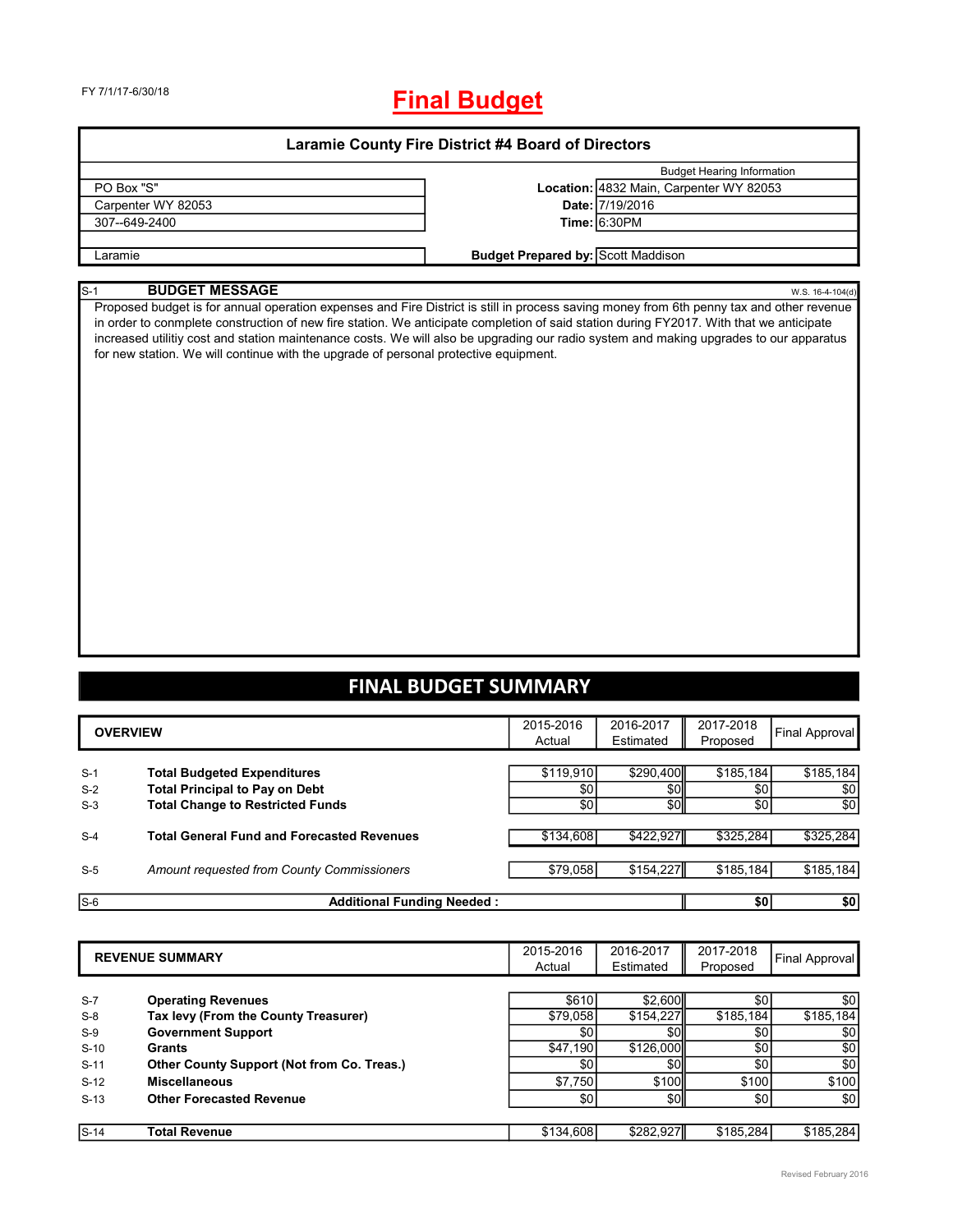|        | FY 7/1/17-6/30/18<br>Laramie County Fire District #4 Board of Directors |                     |                        |                       |                       |
|--------|-------------------------------------------------------------------------|---------------------|------------------------|-----------------------|-----------------------|
|        | <b>EXPENDITURE SUMMARY</b>                                              | 2015-2016<br>Actual | 2016-2017<br>Estimated | 2017-2018<br>Proposed | Final Approval        |
| $S-15$ | <b>Capital Outlay</b>                                                   | \$65.567            | \$210,500              | \$57,500              | \$57,500              |
| $S-16$ | <b>Interest and Fees On Debt</b>                                        | \$0                 | \$0                    | \$0                   | \$0                   |
| $S-17$ | Administration                                                          | \$4,811             | \$6,750                | \$7,000               | \$7,000               |
| $S-18$ | <b>Operations</b>                                                       | \$40,134            | \$60,900               | $\overline{$}105,434$ | \$105,434             |
| $S-19$ | <b>Indirect Costs</b>                                                   | \$9,398             | \$12,250               | \$15,250              | \$15,250              |
| $S-20$ | <b>Total Expenditures</b>                                               | \$119,910           | \$290,400              | \$185,184             | \$185,184             |
|        | <b>DEBT SUMMARY</b>                                                     | 2015-2016<br>Actual | 2016-2017<br>Estimated | 2017-2018<br>Proposed | <b>Final Approval</b> |
| $S-21$ | <b>Principal Paid on Debt</b>                                           | \$0                 | \$0                    | \$0                   | \$0                   |
|        | <b>CASH AND INVESTMENTS</b>                                             |                     | 2016-2017<br>Estimated | 2017-2018<br>Proposed | <b>Final Approval</b> |
| $S-22$ | <b>TOTAL GENERAL FUNDS</b>                                              | \$0                 | \$140,000              | \$140,000             | \$140,000             |
|        | <b>Summary of Reserve Funds</b>                                         |                     |                        |                       |                       |
| $S-23$ | <b>Beginning Balance in Reserve Accounts</b>                            |                     |                        |                       |                       |
| $S-24$ | a. Depreciation Reserve                                                 | \$22,891            | \$22,908               | \$23,000              | \$23,000              |
| $S-25$ | b. Other Reserve                                                        | \$0                 | \$0                    | \$0                   | \$0                   |
| $S-26$ | c. Emergency Reserve (Cash)                                             | \$22,891            | \$22,908               | \$23,000              | \$23,000              |
|        | Total Reserves (a+b+c)                                                  | \$45,782            | \$45,816               | \$46,000              | \$46,000              |
| $S-27$ | Amount to be added                                                      |                     |                        |                       |                       |
| $S-28$ | a. Depreciation Reserve                                                 | \$0                 | \$0                    | \$0                   | \$0                   |
| $S-29$ | b. Other Reserve                                                        | \$0                 | \$0                    | \$0                   | \$0                   |
| $S-30$ | c. Emergency Reserve (Cash)                                             | \$0                 | \$0                    | \$0                   | \$0                   |
|        | Total to be added (a+b+c)                                               | \$0                 | \$0                    | \$0                   | \$0                   |
| $S-31$ | <b>Subtotal</b>                                                         | \$45,782            | \$45,816               | \$46,000              | \$46,000              |
| $S-32$ | Less Total to be spent                                                  | \$0                 | $\overline{30}$        | $\overline{50}$       | \$0                   |
| $S-33$ | TOTAL RESERVES AT END OF FISCAL YEAR                                    | \$45,782            | \$45,816               | \$46,000              | \$46,000              |
|        |                                                                         |                     |                        |                       | <b>End of Summary</b> |

*Budget Officer / District Official (if not same as "Submitted by")*

Date adopted by Special District

Carpenter WY 82053 **DISTRICT ADDRESS:** PO Box "S" **PREPARED BY:** Scott Maddison

**DISTRICT PHONE:** 307--649-2400

Prepared in compliance with the Uniform Municipal Fiscal Procedures Act (W.S. 16-4-101 through 124) as it applies.

*Form approved by Wyoming Department of Audit, Public Funds Division*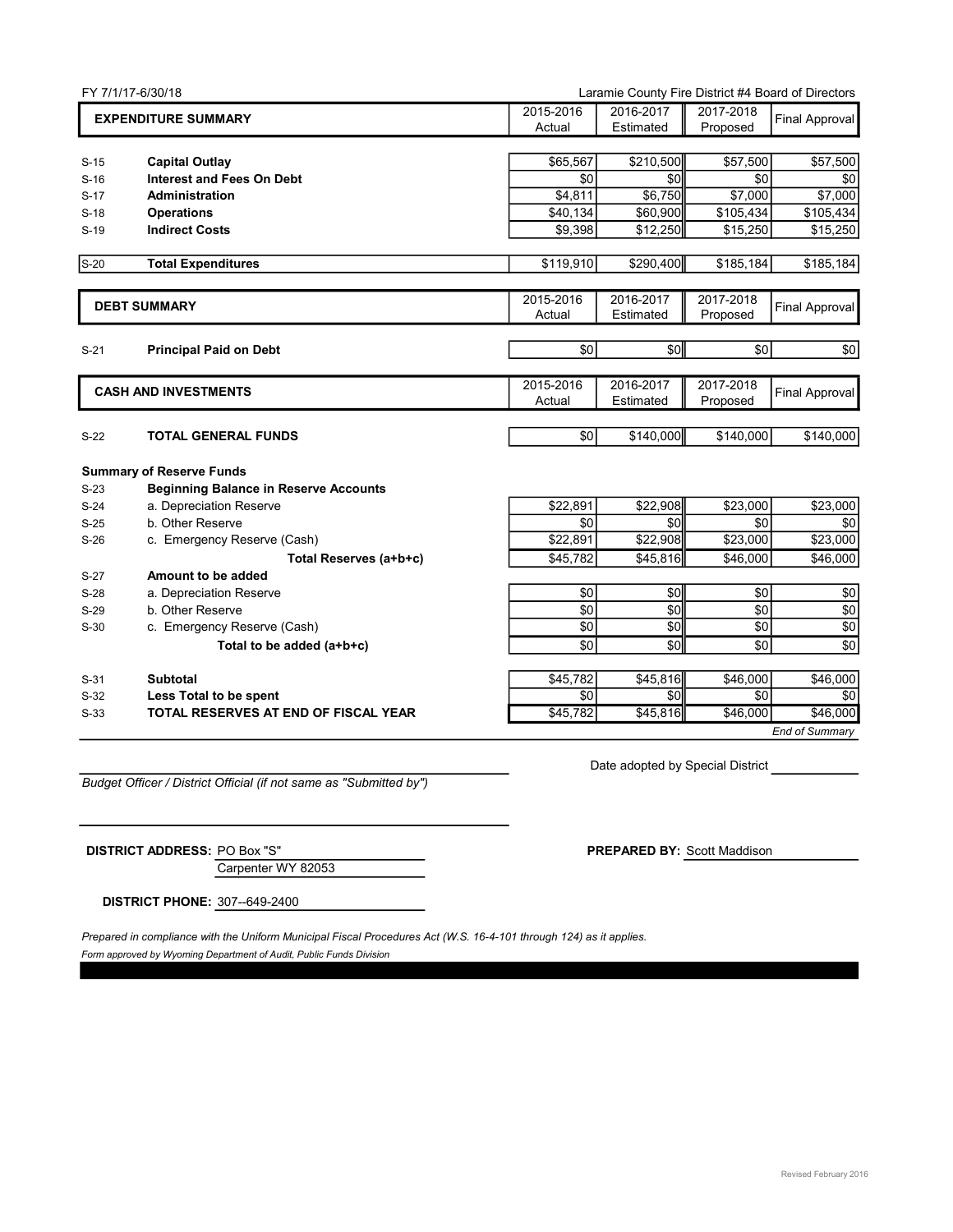Laramie County Fire District #4 Board of Directors

**NAME OF DISTRICT/BOARD**

**FYE** 6/30/2018

|           | PROPERTY TAXES AND ASSESSMENTS                 |                 |                 |                 |                 |
|-----------|------------------------------------------------|-----------------|-----------------|-----------------|-----------------|
|           |                                                |                 |                 |                 |                 |
|           |                                                | 2015-2016       | 2016-2017       | 2017-2018       | Final           |
|           |                                                | Actual          | Estimated       | Proposed        | Approval        |
| $R-1$     | <b>Property Taxes and Assessments Received</b> |                 |                 |                 |                 |
| $R-1.1$   | Tax Levy (From the County Treasurer)           | \$79,058        | \$154,227       | \$185,184       | \$185,184       |
| $R-1.2$   | <b>Other County Support</b>                    | \$0             | \$0             | \$0             |                 |
|           |                                                |                 |                 |                 |                 |
|           | <b>FORECASTED REVENUE</b>                      |                 |                 |                 |                 |
|           |                                                |                 |                 |                 |                 |
|           |                                                | 2015-2016       | 2016-2017       | 2017-2018       | Final           |
|           |                                                | Actual          | Estimated       | Proposed        | Approval        |
| $R-2$     | <b>Revenues from Other Governments</b>         |                 |                 |                 |                 |
| $R-2.1$   | State Aid                                      | \$0             | \$0             | \$0             |                 |
| $R-2.2$   | Additional County Aid (non-treasurer)          | \$0             | \$0             | \$0             |                 |
| $R-2.3$   | City (or Town) Aid                             | \$0             | \$0             | \$0             |                 |
| $R-2.4$   | Other (Specify)                                | $\overline{50}$ | $\overline{50}$ | $\overline{50}$ |                 |
| $R-2.5$   | <b>Total Government Support</b>                | \$0             | \$0             | \$0             | \$0             |
| $R-3$     | <b>Operating Revenues</b>                      |                 |                 |                 |                 |
| $R-3.1$   | <b>Customer Charges</b>                        | \$0             | \$0             | \$0             |                 |
| $R-3.2$   | Sales of Goods or Services                     | \$0             | \$0             | \$0             |                 |
| $R - 3.3$ | <b>Other Assessments</b>                       | \$610           | \$2,600         | $\sqrt{6}$      |                 |
| $R - 3.4$ | <b>Total Operating Revenues</b>                | \$610           | \$2,600         | \$0             | $\sqrt{6}$      |
| $R-4$     | Grants                                         |                 |                 |                 |                 |
| $R-4.1$   | <b>Direct Federal Grants</b>                   | \$0             | \$0             | \$0             |                 |
| $R-4.2$   | Federal Grants thru State Agencies             | \$2.000         | \$0             | \$0             |                 |
| $R-4.3$   | <b>Grants from State Agencies</b>              | \$45,190        | \$126,000       | \$0             |                 |
| $R-4.4$   | <b>Total Grants</b>                            | \$47,190        | \$126,000       | \$0             | $\overline{50}$ |
| $R-5$     | <b>Miscellaneous Revenue</b>                   |                 |                 |                 |                 |
| $R-5.1$   | Interest                                       | \$133           | \$100           | \$100           | \$100           |
| $R-5.2$   | Other: Specify                                 | \$7,617         | \$0             | \$0             |                 |
| $R-5.3$   | Other: Additional                              |                 |                 |                 |                 |
| $R-5.4$   | <b>Total Miscellaneous</b>                     | \$7,750         | \$100           | \$100           | \$100           |
| $R-5.5$   | <b>Total Forecasted Revenue</b>                | \$55,550        | \$128,700       | \$100           | \$100           |
| $R-6$     | <b>Other Forecasted Revenue</b>                |                 |                 |                 |                 |
| $R-6.1$   | a. Other past due-as estimated by Co. Treas.   | \$0             | \$0             | \$0             |                 |
| $R-6.2$   | b. Other forecasted revenue (specify):         |                 |                 |                 |                 |
| $R-6.3$   |                                                | \$0             | \$0             | \$0             |                 |
| $R-6.4$   |                                                | \$0             | \$0             | \$0             |                 |
| $R-6.5$   |                                                |                 |                 |                 |                 |
| $R-6.6$   | Total Other Forecasted Revenue (a+b)           | \$0             | \$0             | \$0             | \$0             |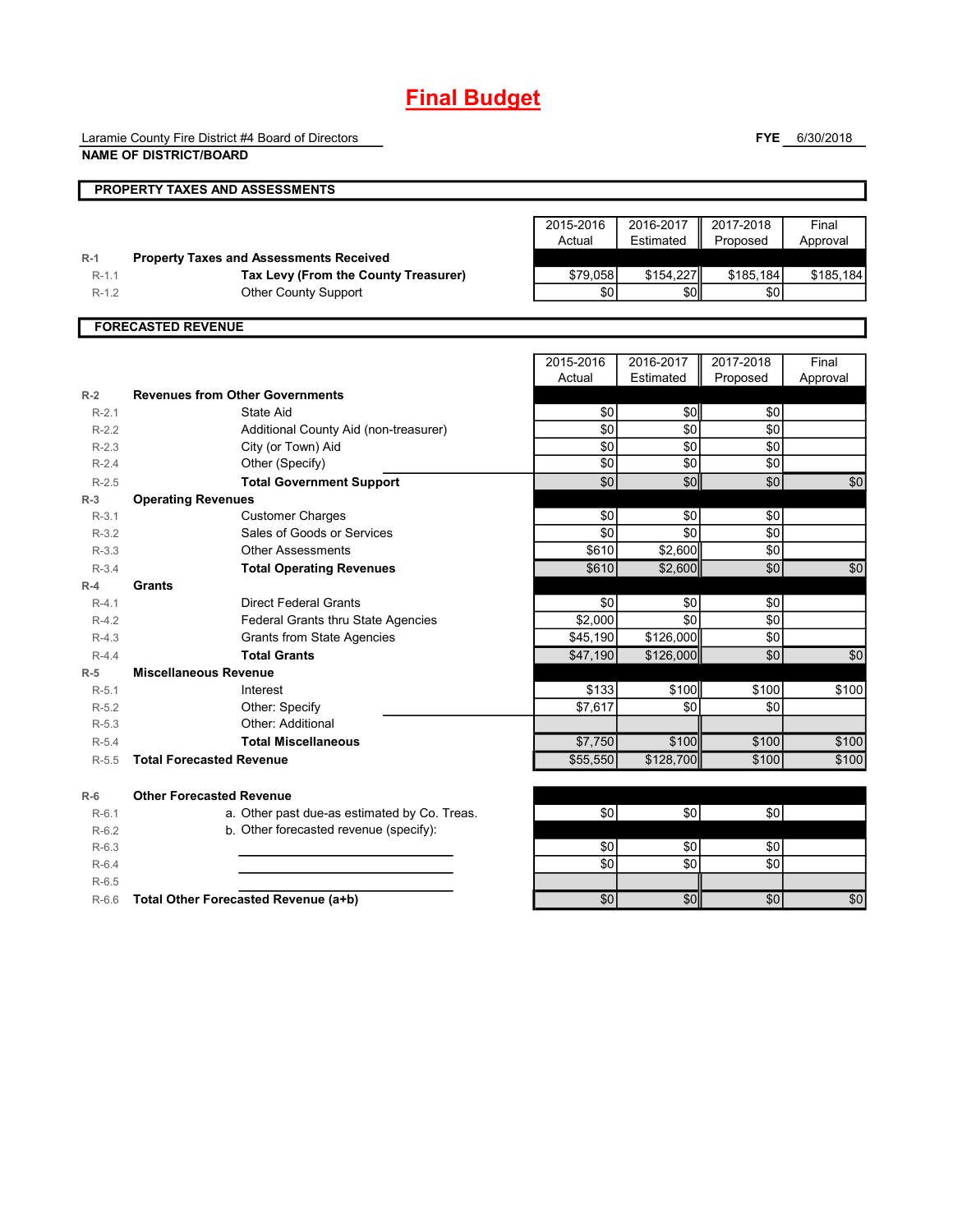### **CAPITAL OUTLAY BUDGET**

| $E-1$     | <b>Capital Outlay</b>       |          |           |          |
|-----------|-----------------------------|----------|-----------|----------|
| $E-1.1$   | <b>Real Property</b>        | \$300    | \$500     | \$500    |
| $E-1.2$   | Vehicles                    | \$12,302 | \$146,000 | \$13,000 |
| $E-1.3$   | <b>Office Equipment</b>     | \$0      | \$2,000   | \$2,000  |
| $E - 1.4$ | Other (Specify)             |          |           |          |
| $E-1.5$   | <b>SCBA Compressor</b>      | \$52,345 | \$0       | \$0      |
| $E-1.6$   | PPE/Radios/Equipment        | \$620    | \$62,000  | \$42,000 |
| $E-1.7$   |                             |          |           |          |
| $E-1.8$   | <b>TOTAL CAPITAL OUTLAY</b> | \$65,567 | \$210,500 | \$57,500 |

|           |                             |                        | 2015-2016 | 2016-2017 | 2017-2018 | Final    |
|-----------|-----------------------------|------------------------|-----------|-----------|-----------|----------|
|           |                             |                        | Actual    | Estimated | Proposed  | Approval |
|           | <b>Capital Outlay</b>       |                        |           |           |           |          |
| $E-1.1$   |                             | <b>Real Property</b>   | \$300     | \$500     | \$500     | \$500    |
| $E-1.2$   |                             | Vehicles               | \$12,302  | \$146,000 | \$13,000  | \$13,000 |
| $E-1.3$   |                             | Office Equipment       | \$0       | \$2,000   | \$2,000   | \$2,000  |
| $E - 1.4$ |                             | Other (Specify)        |           |           |           |          |
| $E-1.5$   |                             | <b>SCBA Compressor</b> | \$52,345  | \$0       | \$0       |          |
| $E-1.6$   |                             | PPE/Radios/Equipment   | \$620     | \$62,000  | \$42,000  | \$42,000 |
| $E - 1.7$ |                             |                        |           |           |           |          |
| $E-1.8$   | <b>TOTAL CAPITAL OUTLAY</b> |                        | \$65,567  | \$210,500 | \$57,500  | \$57,500 |

### **ADMINISTRATION BUDGET**

|           |                                      |                                 | Auuai   | Lourideu | <b>FIUPUSEU</b> |
|-----------|--------------------------------------|---------------------------------|---------|----------|-----------------|
| $E-2$     | <b>Personnel Services</b>            |                                 |         |          |                 |
| $E - 2.1$ |                                      | Administrator                   | \$0     | \$0      | \$0             |
| $E-2.2$   |                                      | Secretary                       | \$0     | \$0      | \$0             |
| $E - 2.3$ |                                      | Clerical                        | \$0     | \$0      | \$0             |
| $E - 2.4$ |                                      | Other (Specify)                 |         |          |                 |
| $E-2.5$   |                                      |                                 | \$0     | \$0      | \$0             |
| $E-2.6$   |                                      |                                 | \$0     | \$0      | \$0             |
| $E - 2.7$ |                                      |                                 |         |          |                 |
| $E-3$     | <b>Board Expenses</b>                |                                 |         |          |                 |
| $E-3.1$   |                                      | Travel                          | \$358   | \$250    | \$250           |
| $E - 3.2$ |                                      | Mileage                         | \$0     | \$250    | \$250           |
| $E - 3.3$ |                                      | Other (Specify)                 |         |          |                 |
| $E - 3.4$ |                                      |                                 | \$0     | \$0      | \$0             |
| $E - 3.5$ |                                      |                                 | \$0     | \$0      | \$0             |
| $E-3.6$   |                                      |                                 |         |          |                 |
| $E-4$     | <b>Contractual Services</b>          |                                 |         |          |                 |
| $E-4.1$   |                                      | Legal                           | \$0     | \$2,000  | \$2,000         |
| $E-4.2$   |                                      | Accounting/Auditing             | \$1,451 | \$2,000  | \$2,000         |
| $E - 4.3$ |                                      | Other (Specify)                 |         |          |                 |
| $E-4.4$   |                                      |                                 | \$0     | \$0      | \$0             |
| $E-4.5$   |                                      |                                 | \$0     | \$0      | \$0             |
| $E-4.6$   |                                      |                                 |         |          |                 |
| $E-5$     | <b>Other Administrative Expenses</b> |                                 |         |          |                 |
| $E-5.1$   |                                      | <b>Office Supplies</b>          | \$1,502 | \$750    | \$1,000         |
| $E-5.2$   |                                      | Office equipment, rent & repair | \$1,500 | \$1,500  | \$1,500         |
| $E - 5.3$ |                                      | Education                       | \$0     | \$0      | \$0             |
| $E - 5.4$ |                                      | Registrations                   | \$0     | \$0      | \$0             |
| $E - 5.5$ |                                      | Other (Specify)                 |         |          |                 |
| $E - 5.6$ |                                      |                                 | \$0     | \$0      | \$0             |
| $E - 5.7$ |                                      |                                 | \$0     | \$0      | \$0             |
| $E - 5.8$ |                                      |                                 |         |          |                 |
| $E-6$     | <b>TOTAL ADMINISTRATION</b>          |                                 | \$4,811 | \$6,750  | \$7,000         |

|                          |                                      | 2015-2016 | 2016-2017 | 2017-2018 | Final    |
|--------------------------|--------------------------------------|-----------|-----------|-----------|----------|
|                          |                                      | Actual    | Estimated | Proposed  | Approval |
| $\overline{a}$           | <b>Personnel Services</b>            |           |           |           |          |
| $E - 2.1$                | Administrator                        | \$0       | \$0       | \$0       |          |
| $E - 2.2$                | Secretary                            | \$0       | \$0       | \$0       |          |
| $E - 2.3$                | Clerical                             | \$0       | \$0       | \$0       |          |
| $E - 2.4$                | Other (Specify)                      |           |           |           |          |
| $E - 2.5$                |                                      | \$0       | \$0       | \$0       |          |
| $E - 2.6$                |                                      | \$0       | \$0       | \$0       |          |
| $E - 2.7$                |                                      |           |           |           |          |
| $\overline{\phantom{0}}$ | <b>Board Expenses</b>                |           |           |           |          |
| $E-3.1$                  | Travel                               | \$358     | \$250     | \$250     | \$250    |
| $E - 3.2$                | Mileage                              | \$0       | \$250     | \$250     | \$250    |
| $E - 3.3$                | Other (Specify)                      |           |           |           |          |
| $E - 3.4$                |                                      | \$0       | \$0       | \$0       |          |
| $E - 3.5$                |                                      | \$0       | \$0       | \$0       |          |
| $E - 3.6$                |                                      |           |           |           |          |
| ļ.                       | <b>Contractual Services</b>          |           |           |           |          |
| $E - 4.1$                | Legal                                | \$0       | \$2,000   | \$2,000   | \$2,000  |
| $E - 4.2$                | Accounting/Auditing                  | \$1,451   | \$2,000   | \$2,000   | \$2,000  |
| $E - 4.3$                | Other (Specify)                      |           |           |           |          |
| $E - 4.4$                |                                      | \$0       | \$0       | \$0       |          |
| $E-4.5$                  |                                      | \$0       | \$0       | \$0       |          |
| $E - 4.6$                |                                      |           |           |           |          |
| $\overline{\mathbf{5}}$  | <b>Other Administrative Expenses</b> |           |           |           |          |
| $E - 5.1$                | <b>Office Supplies</b>               | \$1,502   | \$750     | \$1,000   | \$1,000  |
| $E - 5.2$                | Office equipment, rent & repair      | \$1,500   | \$1,500   | \$1,500   | \$1,500  |
| $E - 5.3$                | Education                            | \$0       | \$0       | \$0       |          |
| $E - 5.4$                | Registrations                        | \$0       | \$0       | \$0       |          |
| $E - 5.5$                | Other (Specify)                      |           |           |           |          |
| $E - 5.6$                |                                      | \$0       | \$0       | \$0       |          |
| $E - 5.7$                |                                      | \$0       | \$0       | \$0       |          |
| $E - 5.8$                |                                      |           |           |           |          |
| ì                        | <b>TOTAL ADMINISTRATION</b>          | \$4,811   | \$6,750   | \$7,000   | \$7,000  |
|                          |                                      |           |           |           |          |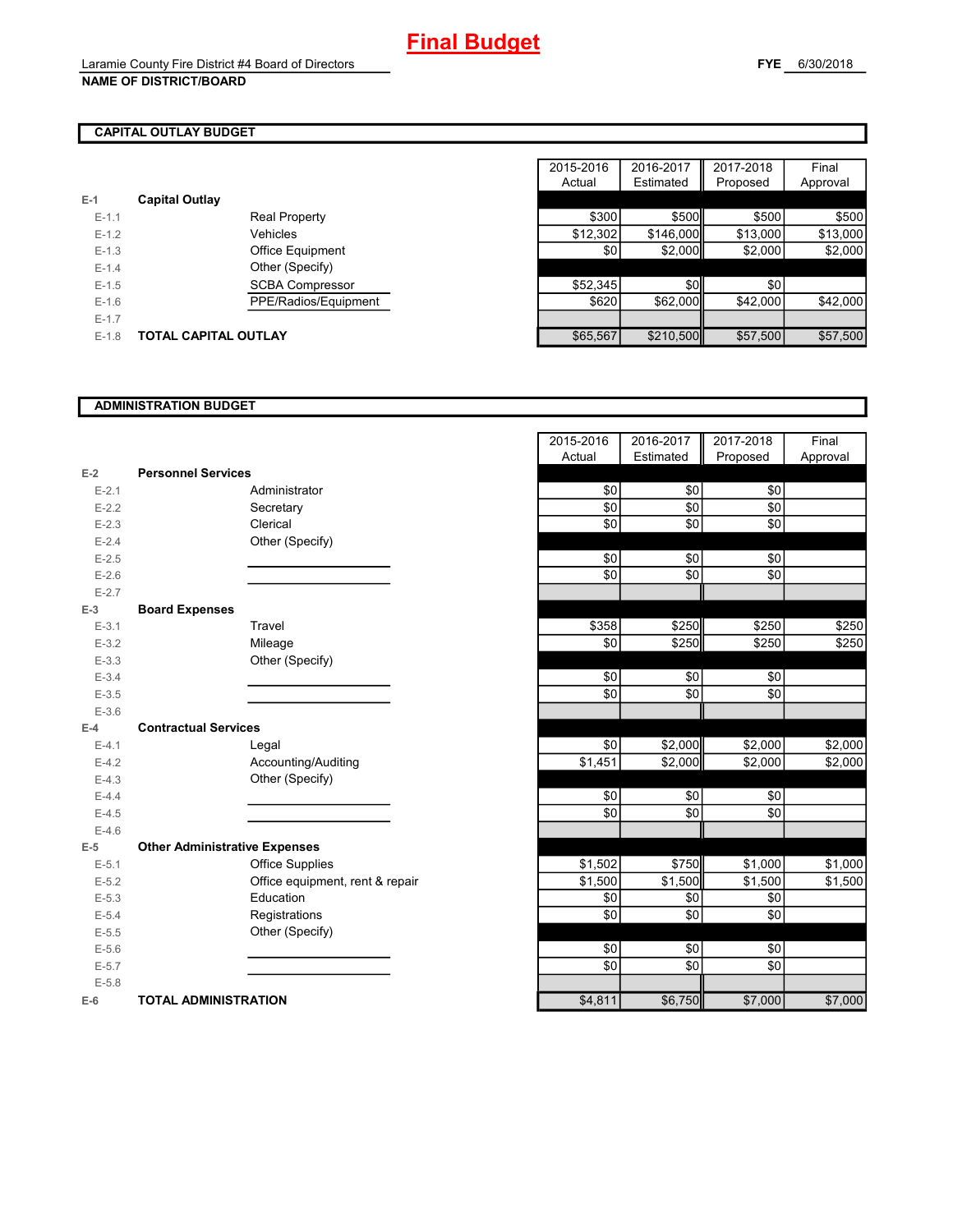### **OPERATIONS BUDGET**

| \$0<br>\$0<br>$E - 7.1$<br><b>Wages--Operations</b><br>\$0<br>\$0<br><b>Service Contracts</b><br>$E - 7.2$<br>Other (Specify)<br>$E - 7.3$<br>\$400<br>\$400<br>$E - 7.4$<br>Groundskeeping<br><b>Station Maintenance</b><br>\$1,660<br>\$5,000<br>$E - 7.5$<br>$E - 7.6$<br><b>Travel</b><br>$E-8$<br>$\sqrt{6}$<br>\$0<br>$E-8.1$<br>Mileage<br>Other (Specify)<br>$E-8.2$<br>\$1,750<br>\$364<br>Meals<br>$E-8.3$<br>\$257<br>\$2,250<br>$E - 8.4$<br>Lodging<br>$E-8.5$<br><b>Operating supplies (List)</b><br>$E-9$<br>\$3,000<br>\$1,490<br>$E-9.1$<br>Equip/Tool Repair<br>\$7,500<br>$E-9.2$<br>Fuel<br>\$4,262<br>Radio Purcahse Repair<br>\$4,395<br>\$10,000<br>$E-9.3$<br>\$18,568<br>$E - 9.4$<br>Vehicle Maint/Repair<br>\$7,000<br>$E-9.5$<br>$E-10$<br><b>Program Services (List)</b><br><b>Public Education</b><br>\$1,259<br>\$3,000<br>$E-10.1$<br>$E-10.2$<br>Recruit/Retention<br>\$2,601<br>\$2,500<br>Training/Awards<br>\$0<br>\$2,500<br>$E-10.3$<br>\$788<br>Tools/Appliances<br>\$5,000<br>$E-10.4$<br>$E-10.5$<br><b>Contractual Arrangements (List)</b><br>E-11<br>$E-11.1$<br>$E-11.2$<br>$E-11.3$<br>$E-11.4$<br>$E-11.5$<br><b>Other operations (Specify)</b><br>$E-12$<br><b>Utilities</b><br>\$4,090<br>\$9,000<br>$E-12.1$<br>\$0<br><b>Personal Services</b><br>\$0<br>$E-12.2$<br>Uniforms<br>\$2,000<br>$E-12.3$<br>\$0<br>Operations/Maintenance<br>$E-12.4$<br>$E-12.5$<br>\$40,134<br>\$60,900<br>$E-13$<br><b>TOTAL OPERATIONS</b> | $E-7$ | <b>Personnel Services</b> |  |           |
|------------------------------------------------------------------------------------------------------------------------------------------------------------------------------------------------------------------------------------------------------------------------------------------------------------------------------------------------------------------------------------------------------------------------------------------------------------------------------------------------------------------------------------------------------------------------------------------------------------------------------------------------------------------------------------------------------------------------------------------------------------------------------------------------------------------------------------------------------------------------------------------------------------------------------------------------------------------------------------------------------------------------------------------------------------------------------------------------------------------------------------------------------------------------------------------------------------------------------------------------------------------------------------------------------------------------------------------------------------------------------------------------------------------------------------------------------------------------------|-------|---------------------------|--|-----------|
|                                                                                                                                                                                                                                                                                                                                                                                                                                                                                                                                                                                                                                                                                                                                                                                                                                                                                                                                                                                                                                                                                                                                                                                                                                                                                                                                                                                                                                                                              |       |                           |  | \$0       |
|                                                                                                                                                                                                                                                                                                                                                                                                                                                                                                                                                                                                                                                                                                                                                                                                                                                                                                                                                                                                                                                                                                                                                                                                                                                                                                                                                                                                                                                                              |       |                           |  | \$0       |
|                                                                                                                                                                                                                                                                                                                                                                                                                                                                                                                                                                                                                                                                                                                                                                                                                                                                                                                                                                                                                                                                                                                                                                                                                                                                                                                                                                                                                                                                              |       |                           |  |           |
|                                                                                                                                                                                                                                                                                                                                                                                                                                                                                                                                                                                                                                                                                                                                                                                                                                                                                                                                                                                                                                                                                                                                                                                                                                                                                                                                                                                                                                                                              |       |                           |  | \$400     |
|                                                                                                                                                                                                                                                                                                                                                                                                                                                                                                                                                                                                                                                                                                                                                                                                                                                                                                                                                                                                                                                                                                                                                                                                                                                                                                                                                                                                                                                                              |       |                           |  | \$10,000  |
|                                                                                                                                                                                                                                                                                                                                                                                                                                                                                                                                                                                                                                                                                                                                                                                                                                                                                                                                                                                                                                                                                                                                                                                                                                                                                                                                                                                                                                                                              |       |                           |  |           |
|                                                                                                                                                                                                                                                                                                                                                                                                                                                                                                                                                                                                                                                                                                                                                                                                                                                                                                                                                                                                                                                                                                                                                                                                                                                                                                                                                                                                                                                                              |       |                           |  |           |
|                                                                                                                                                                                                                                                                                                                                                                                                                                                                                                                                                                                                                                                                                                                                                                                                                                                                                                                                                                                                                                                                                                                                                                                                                                                                                                                                                                                                                                                                              |       |                           |  | \$0       |
|                                                                                                                                                                                                                                                                                                                                                                                                                                                                                                                                                                                                                                                                                                                                                                                                                                                                                                                                                                                                                                                                                                                                                                                                                                                                                                                                                                                                                                                                              |       |                           |  |           |
|                                                                                                                                                                                                                                                                                                                                                                                                                                                                                                                                                                                                                                                                                                                                                                                                                                                                                                                                                                                                                                                                                                                                                                                                                                                                                                                                                                                                                                                                              |       |                           |  | \$1,750   |
|                                                                                                                                                                                                                                                                                                                                                                                                                                                                                                                                                                                                                                                                                                                                                                                                                                                                                                                                                                                                                                                                                                                                                                                                                                                                                                                                                                                                                                                                              |       |                           |  | \$2,250   |
|                                                                                                                                                                                                                                                                                                                                                                                                                                                                                                                                                                                                                                                                                                                                                                                                                                                                                                                                                                                                                                                                                                                                                                                                                                                                                                                                                                                                                                                                              |       |                           |  |           |
|                                                                                                                                                                                                                                                                                                                                                                                                                                                                                                                                                                                                                                                                                                                                                                                                                                                                                                                                                                                                                                                                                                                                                                                                                                                                                                                                                                                                                                                                              |       |                           |  |           |
|                                                                                                                                                                                                                                                                                                                                                                                                                                                                                                                                                                                                                                                                                                                                                                                                                                                                                                                                                                                                                                                                                                                                                                                                                                                                                                                                                                                                                                                                              |       |                           |  | \$3,000   |
|                                                                                                                                                                                                                                                                                                                                                                                                                                                                                                                                                                                                                                                                                                                                                                                                                                                                                                                                                                                                                                                                                                                                                                                                                                                                                                                                                                                                                                                                              |       |                           |  | \$10,000  |
|                                                                                                                                                                                                                                                                                                                                                                                                                                                                                                                                                                                                                                                                                                                                                                                                                                                                                                                                                                                                                                                                                                                                                                                                                                                                                                                                                                                                                                                                              |       |                           |  | \$10,000  |
|                                                                                                                                                                                                                                                                                                                                                                                                                                                                                                                                                                                                                                                                                                                                                                                                                                                                                                                                                                                                                                                                                                                                                                                                                                                                                                                                                                                                                                                                              |       |                           |  | \$10,000  |
|                                                                                                                                                                                                                                                                                                                                                                                                                                                                                                                                                                                                                                                                                                                                                                                                                                                                                                                                                                                                                                                                                                                                                                                                                                                                                                                                                                                                                                                                              |       |                           |  |           |
|                                                                                                                                                                                                                                                                                                                                                                                                                                                                                                                                                                                                                                                                                                                                                                                                                                                                                                                                                                                                                                                                                                                                                                                                                                                                                                                                                                                                                                                                              |       |                           |  |           |
|                                                                                                                                                                                                                                                                                                                                                                                                                                                                                                                                                                                                                                                                                                                                                                                                                                                                                                                                                                                                                                                                                                                                                                                                                                                                                                                                                                                                                                                                              |       |                           |  | \$3,000   |
|                                                                                                                                                                                                                                                                                                                                                                                                                                                                                                                                                                                                                                                                                                                                                                                                                                                                                                                                                                                                                                                                                                                                                                                                                                                                                                                                                                                                                                                                              |       |                           |  | \$2,500   |
|                                                                                                                                                                                                                                                                                                                                                                                                                                                                                                                                                                                                                                                                                                                                                                                                                                                                                                                                                                                                                                                                                                                                                                                                                                                                                                                                                                                                                                                                              |       |                           |  | \$2,500   |
|                                                                                                                                                                                                                                                                                                                                                                                                                                                                                                                                                                                                                                                                                                                                                                                                                                                                                                                                                                                                                                                                                                                                                                                                                                                                                                                                                                                                                                                                              |       |                           |  | \$5,000   |
|                                                                                                                                                                                                                                                                                                                                                                                                                                                                                                                                                                                                                                                                                                                                                                                                                                                                                                                                                                                                                                                                                                                                                                                                                                                                                                                                                                                                                                                                              |       |                           |  |           |
|                                                                                                                                                                                                                                                                                                                                                                                                                                                                                                                                                                                                                                                                                                                                                                                                                                                                                                                                                                                                                                                                                                                                                                                                                                                                                                                                                                                                                                                                              |       |                           |  |           |
|                                                                                                                                                                                                                                                                                                                                                                                                                                                                                                                                                                                                                                                                                                                                                                                                                                                                                                                                                                                                                                                                                                                                                                                                                                                                                                                                                                                                                                                                              |       |                           |  |           |
|                                                                                                                                                                                                                                                                                                                                                                                                                                                                                                                                                                                                                                                                                                                                                                                                                                                                                                                                                                                                                                                                                                                                                                                                                                                                                                                                                                                                                                                                              |       |                           |  |           |
|                                                                                                                                                                                                                                                                                                                                                                                                                                                                                                                                                                                                                                                                                                                                                                                                                                                                                                                                                                                                                                                                                                                                                                                                                                                                                                                                                                                                                                                                              |       |                           |  |           |
|                                                                                                                                                                                                                                                                                                                                                                                                                                                                                                                                                                                                                                                                                                                                                                                                                                                                                                                                                                                                                                                                                                                                                                                                                                                                                                                                                                                                                                                                              |       |                           |  |           |
|                                                                                                                                                                                                                                                                                                                                                                                                                                                                                                                                                                                                                                                                                                                                                                                                                                                                                                                                                                                                                                                                                                                                                                                                                                                                                                                                                                                                                                                                              |       |                           |  |           |
|                                                                                                                                                                                                                                                                                                                                                                                                                                                                                                                                                                                                                                                                                                                                                                                                                                                                                                                                                                                                                                                                                                                                                                                                                                                                                                                                                                                                                                                                              |       |                           |  |           |
|                                                                                                                                                                                                                                                                                                                                                                                                                                                                                                                                                                                                                                                                                                                                                                                                                                                                                                                                                                                                                                                                                                                                                                                                                                                                                                                                                                                                                                                                              |       |                           |  | \$10,000  |
|                                                                                                                                                                                                                                                                                                                                                                                                                                                                                                                                                                                                                                                                                                                                                                                                                                                                                                                                                                                                                                                                                                                                                                                                                                                                                                                                                                                                                                                                              |       |                           |  | \$0       |
|                                                                                                                                                                                                                                                                                                                                                                                                                                                                                                                                                                                                                                                                                                                                                                                                                                                                                                                                                                                                                                                                                                                                                                                                                                                                                                                                                                                                                                                                              |       |                           |  | \$5,000   |
|                                                                                                                                                                                                                                                                                                                                                                                                                                                                                                                                                                                                                                                                                                                                                                                                                                                                                                                                                                                                                                                                                                                                                                                                                                                                                                                                                                                                                                                                              |       |                           |  | \$30,034  |
|                                                                                                                                                                                                                                                                                                                                                                                                                                                                                                                                                                                                                                                                                                                                                                                                                                                                                                                                                                                                                                                                                                                                                                                                                                                                                                                                                                                                                                                                              |       |                           |  |           |
|                                                                                                                                                                                                                                                                                                                                                                                                                                                                                                                                                                                                                                                                                                                                                                                                                                                                                                                                                                                                                                                                                                                                                                                                                                                                                                                                                                                                                                                                              |       |                           |  | \$105,434 |

|                |                                        | 2015-2016 | 2016-2017 | 2017-2018 | Final     |
|----------------|----------------------------------------|-----------|-----------|-----------|-----------|
|                |                                        | Actual    | Estimated | Proposed  | Approval  |
| $\overline{7}$ | <b>Personnel Services</b>              |           |           |           |           |
| $E - 7.1$      | Wages--Operations                      | \$0       | \$0       | \$0       |           |
| $E - 7.2$      | <b>Service Contracts</b>               | \$0       | \$0       | \$0       |           |
| $E - 7.3$      | Other (Specify)                        |           |           |           |           |
| $E - 7.4$      | Groundskeeping                         | \$400     | \$400     | \$400     | \$400     |
| $E - 7.5$      | <b>Station Maintenance</b>             | \$1,660   | \$5,000   | \$10,000  | \$10,000  |
| $E - 7.6$      |                                        |           |           |           |           |
| 8              | <b>Travel</b>                          |           |           |           |           |
| $E-8.1$        | Mileage                                | \$0       | \$0       | \$0       |           |
| $E-8.2$        | Other (Specify)                        |           |           |           |           |
| $E-8.3$        | Meals                                  | \$364     | \$1,750   | \$1,750   | \$1,750   |
| $E - 8.4$      | Lodging                                | \$257     | \$2,250   | \$2,250   | \$2,250   |
| $E-8.5$        |                                        |           |           |           |           |
| 9              | <b>Operating supplies (List)</b>       |           |           |           |           |
| $E-9.1$        | Equip/Tool Repair                      | \$1,490   | \$3,000   | \$3,000   | \$3,000   |
| $E-9.2$        | Fuel                                   | \$4,262   | \$7,500   | \$10,000  | \$10,000  |
| $E-9.3$        | Radio Purcahse Repair                  | \$4,395   | \$10,000  | \$10,000  | \$10,000  |
| $E-9.4$        | Vehicle Maint/Repair                   | \$18,568  | \$7,000   | \$10,000  | \$10,000  |
| $E-9.5$        |                                        |           |           |           |           |
| 10             | <b>Program Services (List)</b>         |           |           |           |           |
| $E-10.1$       | <b>Public Education</b>                | \$1,259   | \$3,000   | \$3,000   | \$3,000   |
| $E-10.2$       | Recruit/Retention                      | \$2,601   | \$2,500   | \$2,500   | \$2,500   |
| $E-10.3$       | Training/Awards                        | \$0       | \$2,500   | \$2,500   | \$2,500   |
| $E-10.4$       | Tools/Appliances                       | \$788     | \$5,000   | \$5,000   | \$5,000   |
| $E-10.5$       |                                        |           |           |           |           |
| 11             | <b>Contractual Arrangements (List)</b> |           |           |           |           |
| $E-11.1$       |                                        |           |           |           |           |
| $E-11.2$       |                                        |           |           |           |           |
| $E-11.3$       |                                        |           |           |           |           |
| $E-11.4$       |                                        |           |           |           |           |
| $E-11.5$       |                                        |           |           |           |           |
| 12             | <b>Other operations (Specify)</b>      |           |           |           |           |
| $E-12.1$       | <b>Utilities</b>                       | \$4,090   | \$9,000   | \$10,000  | \$10,000  |
| $E-12.2$       | <b>Personal Services</b>               | \$0       | \$0       | \$0       |           |
| $E-12.3$       | Uniforms                               | \$0       | \$2,000   | \$5,000   | \$5,000   |
| $E-12.4$       | Operations/Maintenance                 |           |           | \$30,034  | \$30,034  |
| $E-12.5$       |                                        |           |           |           |           |
| 13             | <b>TOTAL OPERATIONS</b>                | \$40,134  | \$60,900  | \$105,434 | \$105,434 |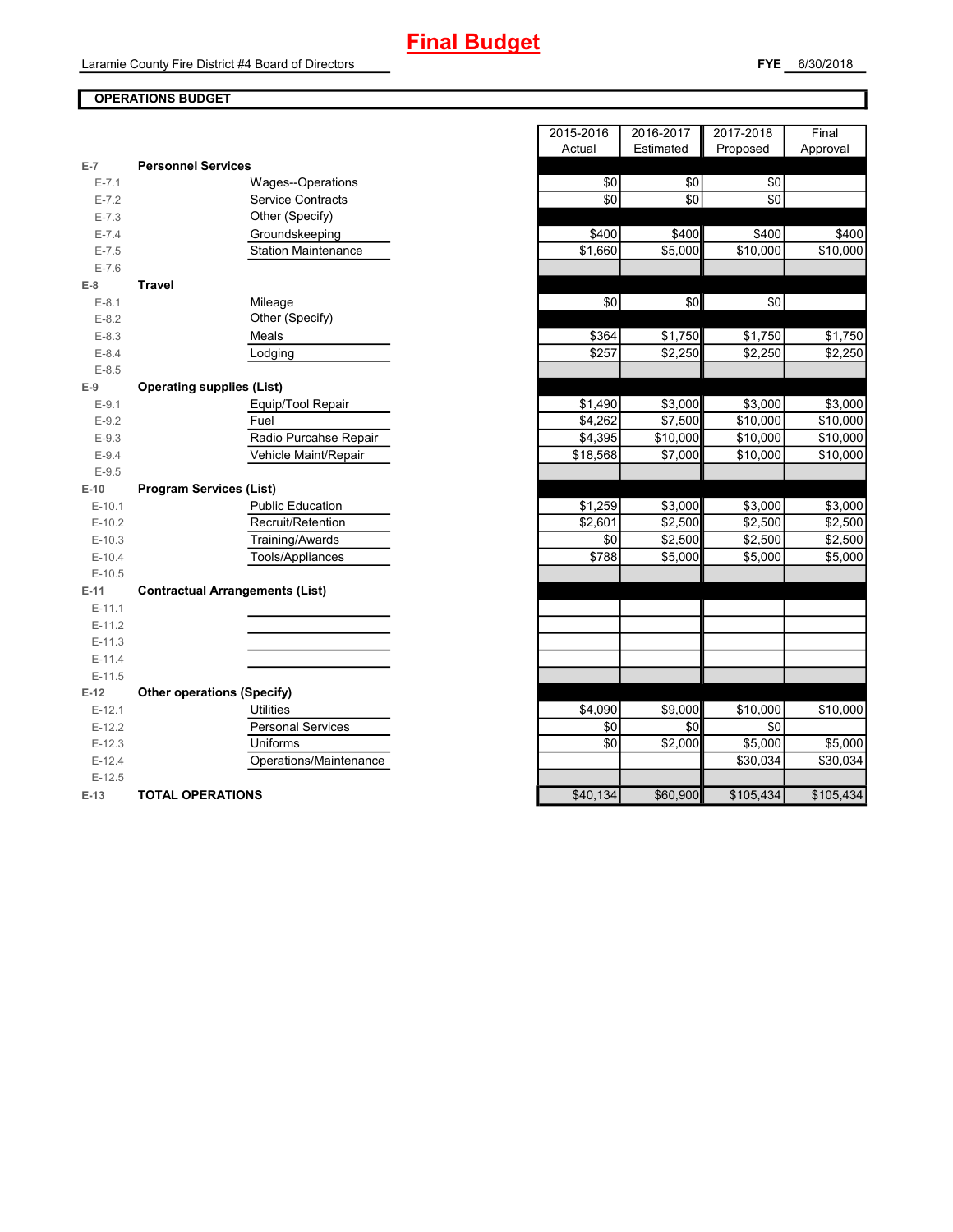Laramie County Fire District #4 Board of Directors

### **INDIRECT COSTS BUDGET**

| $E-14$   | <b>Insurance</b>             |         |          |          |          |
|----------|------------------------------|---------|----------|----------|----------|
| $E-14.1$ | Liability                    | \$500   | \$1,000  | \$1,000  | \$1,000  |
| $E-14.2$ | Buildings and vehicles       | \$3,551 | \$4,000  | \$5,000  | \$5,000  |
| $E-14.3$ | Equipment                    | \$0     | \$0      | \$0      |          |
| $E-14.4$ | Other (Specify)              |         |          |          |          |
| $E-14.5$ | Bond                         | \$125   | \$250    | \$250    | \$250    |
| $E-14.6$ |                              |         |          |          |          |
| $E-14.7$ |                              |         |          |          |          |
| $E-15$   | Indirect payroll costs:      |         |          |          |          |
| $E-15.1$ | FICA (Social Security) taxes | \$0     | \$0      | \$0      |          |
| $E-15.2$ | <b>Workers Compensation</b>  | \$2,272 | \$3,000  | \$5,000  | \$5,000  |
| $E-15.3$ | <b>Unemployment Taxes</b>    | \$0     | \$0      | \$0      |          |
| $E-15.4$ | Retirement                   | \$1,975 | \$2,500  | \$2,500  | \$2,500  |
| $E-15.5$ | <b>Health Insurance</b>      | \$0     | \$0      | \$0      |          |
| $E-15.6$ | Other (Specify)              | \$0     | \$0      | \$0      |          |
| $E-15.7$ | Life Insurance               | \$975   | \$1,500  | \$1,500  | \$1,500  |
| $E-15.8$ |                              |         |          |          |          |
| $E-15.9$ |                              |         |          |          |          |
| $E-16$   | <b>Depreciation Expenses</b> |         |          |          |          |
| $E-17$   | <b>TOTAL INDIRECT COSTS</b>  | \$9,398 | \$12,250 | \$15,250 | \$15,250 |

| 2015-2016 | 2016-2017 | 2017-2018 | Final    |
|-----------|-----------|-----------|----------|
| Actual    | Estimated | Proposed  | Approval |
|           |           |           |          |
| \$500     | \$1,000   | \$1,000   | \$1,000  |
| \$3,551   | \$4,000   | \$5,000   | \$5,000  |
| \$0       | \$0       | \$0       |          |
|           |           |           |          |
| \$125     | \$250     | \$250     | \$250    |
|           |           |           |          |
|           |           |           |          |
|           |           |           |          |
| \$0       | \$0       | \$0       |          |
| \$2,272   | \$3,000   | \$5,000   | \$5,000  |
| \$0       | \$0       | \$0       |          |
| \$1,975   | \$2,500   | \$2,500   | \$2,500  |
| \$0       | \$0       | \$0       |          |
| \$0       | \$0       | \$0       |          |
| \$975     | \$1,500   | \$1,500   | \$1,500  |
|           |           |           |          |
|           |           |           |          |
|           |           |           |          |
| \$9,398   | \$12,250  | \$15,250  | \$15,250 |

### **DEBT SERVICE BUDGET**

|         |                           | 2015-2016 | 2016-2017 | 2017-2018 | Final    |
|---------|---------------------------|-----------|-----------|-----------|----------|
|         |                           | Actual    | Estimated | Proposed  | Approval |
| $D-1$   | <b>Debt Service</b>       |           |           |           |          |
| $D-1.1$ | Principal                 | \$0       | \$0       | \$0       |          |
| $D-1.2$ | Interest                  | \$0       | \$0       | \$0       |          |
| $D-1.3$ | Fees                      | \$0       | \$0       | \$0       |          |
| $D-2$   | <b>TOTAL DEBT SERVICE</b> | \$0       | \$0       | \$0       | \$0      |